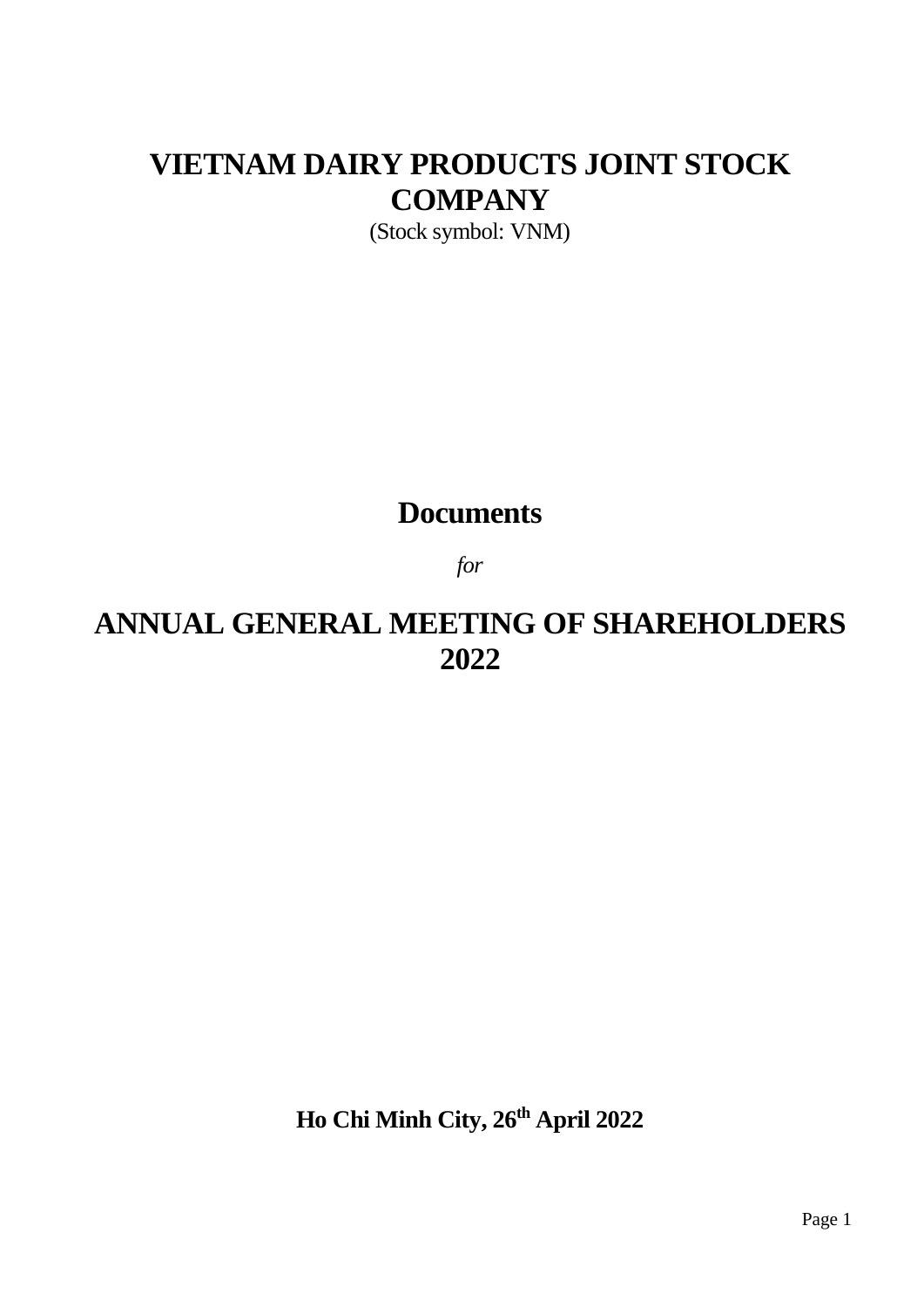# **THE AGENDA OF THE ANNUAL GENERAL MEETING OF SHAREHOLDERS ("AGM") th April 2022**

| No.            | <b>Agenda</b>                                                                                                                       | <b>Time</b>   |
|----------------|-------------------------------------------------------------------------------------------------------------------------------------|---------------|
|                | <b>THE FORMALITIES</b><br>I.                                                                                                        |               |
| $\mathbf{1}$   | - Opening                                                                                                                           | 8:30          |
| $\overline{2}$ | - Declaration of conditions to proceed with the AGM (Percentage of<br>shareholder attendance)                                       | $8:30 - 8:45$ |
| 3              | - Introduction of Chairperson of the AGM                                                                                            |               |
| 4              | - Introduction of Secretary of the AGM                                                                                              |               |
| 5              | - Presentation of Agenda of the AGM                                                                                                 |               |
| 6              | - Presentation of Ballot-counting Committee of the AGM                                                                              |               |
|                | THE AGM AGENDA<br>II.                                                                                                               |               |
| $\tau$         | The BoD presents their reports:<br>Operations of the Company in 2021<br>Board's activities in 2021<br>Report of the Audit Committee | 8:45          |
| 8              | The BoD presents their proposals for the approval and election of<br>$9:00 - 11:00$<br>shareholders                                 |               |
|                | The 2021 audited financial statements<br>1                                                                                          |               |
|                | BoD's reports of 2021 (as reported above)<br>2                                                                                      |               |
|                | Dividends for the financial year of 2021<br>3                                                                                       |               |
|                | Business strategic direction 2022 - 2026<br>4                                                                                       |               |
|                | Revenue & profit plan for 2022<br>5                                                                                                 |               |
|                | Plan of dividend for the financial year of 2022<br>6                                                                                |               |
|                | Selection of the independent auditor for 2022<br>7                                                                                  |               |
|                | The total Directors' fees and other benefits for 2022<br>8                                                                          |               |
|                | Amending the Company's business activities<br>9                                                                                     |               |
|                | 10 Amending the Company's Charter                                                                                                   |               |
|                | 11 Amendment of the Internal Corporate Governance Regulations                                                                       |               |
|                | 12 Electing the BoD for the new office term $(2022 – 2026)$                                                                         |               |
| 9              | Questions & Answers                                                                                                                 |               |
|                | <b>VOTING &amp; ELECTION</b><br>Ш.                                                                                                  |               |
| 10             | Result of shareholders' voting & election                                                                                           |               |
|                | <b>CLOSING</b><br>IV.                                                                                                               |               |
| 11             | Approving the resolution of the AGM of 2022                                                                                         | 11h:45        |
| 12             | Closing the AGM                                                                                                                     | 12h00         |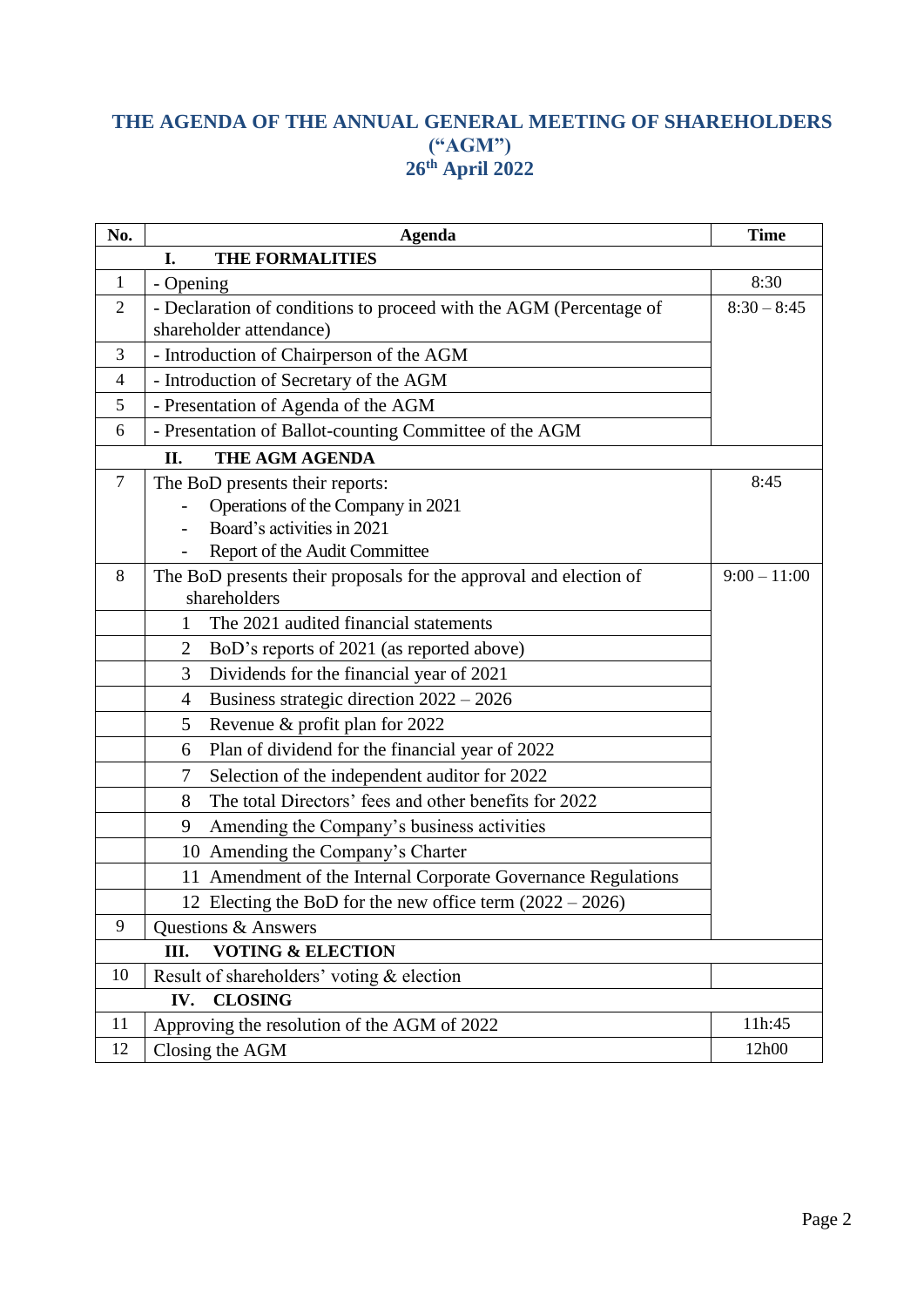#### **THE MATTERS OF FORMALITY**

#### **ISSUE 1: THE AGENDA OF THE ANNUAL GENERAL MEETING OF SHAREHOLDERS ("AGM")**

The Board of Directors would like to seek the 2022 AGM's approval on the AGM's meeting agenda presented above.

#### **ISSUE 2: THE MEMBERS OF THE VOTE-COUNTING COMMITTEE**

In order to assisting the **AGM** in vote-counting, the Board of Directors has submitted to the AGM for approval of the Vote-Counting Committee as below:

| - Mr. Diệp Hồng Khôn                      | Senior Legal Manager           | Chairperson   |
|-------------------------------------------|--------------------------------|---------------|
| - Ms. Ta Hanh Liên                        | <b>Internal Audit Director</b> | <i>Member</i> |
| - Mr. Trần Thái Thoại Trân IC&RM Director |                                | Member        |

#### **OTHER ISSUES TO BE APPROVED BY THE AGM**

#### **ISSUE 1. AUDITED FINANCIAL REPORT OF 2021.**

Please refer to the audited financial statements of 2021 that have been disclosed and posted onto the Company's website at:

<https://www.vinamilk.com.vn/en/investor-relations/financial-reports>

#### **ISSUE 2. REPORTS OF THE BOARD IN 2021**

- Operations of the Company in 2021
- Board's activities in 2021
- Report of the Audit Committee

Please refer to the Annual Report 2021 disclosed on the Company's website at <https://www.vinamilk.com.vn/en/annual-reports/> and to the Corporate Governance Report 2021 at<https://www.vinamilk.com.vn/en/investor-relations/corporate-governance-reports> for details.

#### **ISSUE 3. DIVIDEND FOR THE FINANCIAL YEAR OF 2021.**

The AGM of 2021 approved the dividend for 2021 as of at least 50% of the consolidated net profit *(excluding the profit attributable to minority shareholders).*

Based on the resolution of the AGM of 2021, the Board of Directors would like to propose to the AGM to approve dividends for the financial year of 2021 as follows: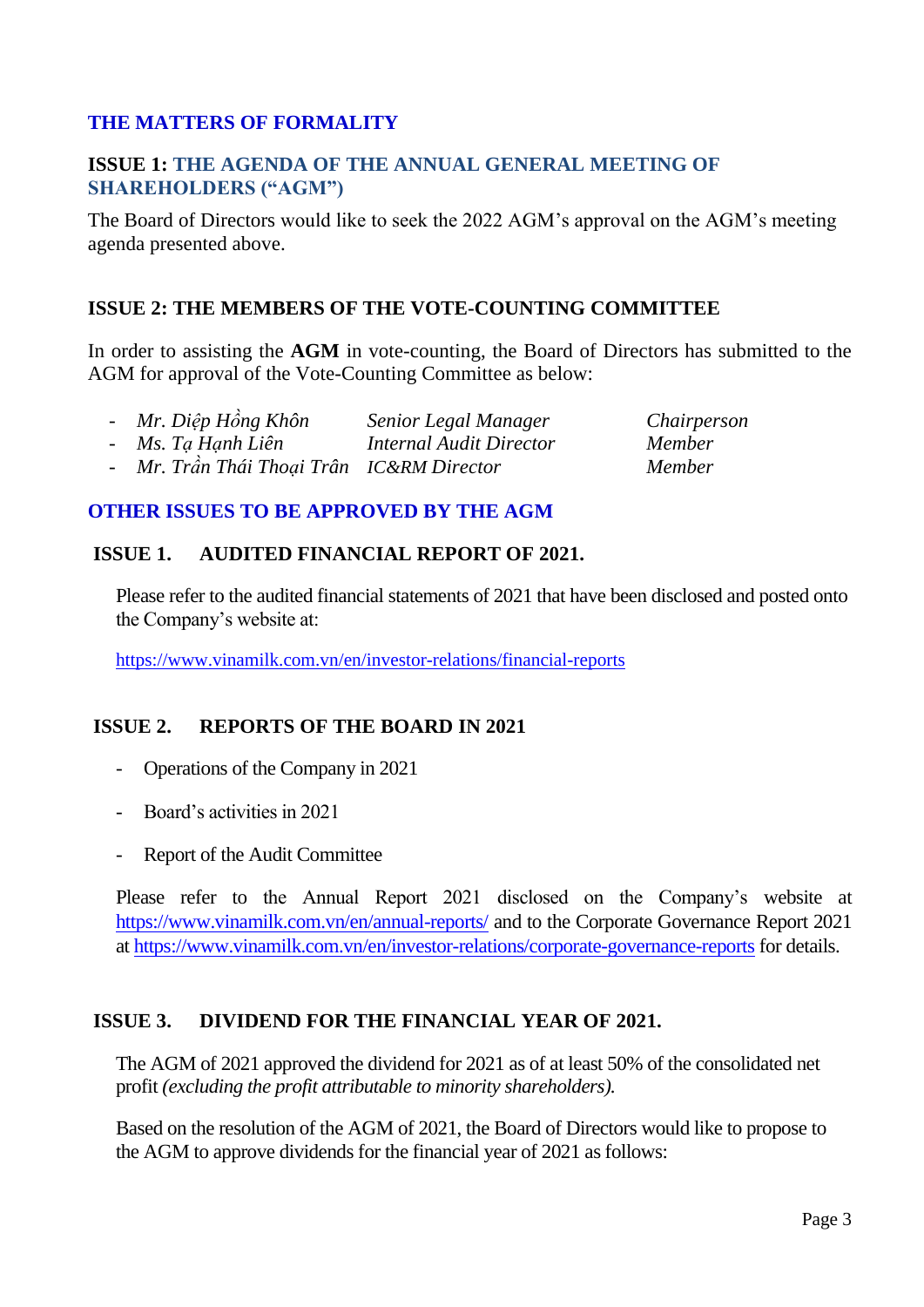|                | Dividend  | Total          | Record date                                              | Payment date |
|----------------|-----------|----------------|----------------------------------------------------------|--------------|
|                | (dong per | dividend       |                                                          |              |
|                | share)    | (billion dong) |                                                          |              |
| $1st$ tranche  | 1,500     | 3,135          | 08/09/2021                                               | 30/09/2021   |
| $2nd$ tranche  | 1,400     | 2,926          | 01/01/2022                                               | 25/02/2022   |
| $3rd$ tranche  | 950       | 1,985          | 07/07/2022                                               | 19/08/2022   |
| Total for 2021 | 3,850     | 8,046          | Equivalent to 76% net profit<br>$(2020: 71%$ net profit) |              |

# **ISSUE 4. STRATEGIC BUSINESS DIRECTION 2022 – 2026**

the Board of Directors would like to propose to the AGM to approve the Company's strategic business direction 2022 – 2026 as below:

### **1. Serve best-in-class consumer products and experiences**

- a. Differentiate our brand and extend our consumer base
- b. Accelerate new and innovative dairy- and nutritional-related products
- c. Develop customer-centric experiences through go-to-market and omnichannel distribution strategies

# **2. Apply sustainable agricultural technology**

- a. Explore IoT, big data, automation, and robotics to increase transparency, efficiency, and biodiversity of our end-to-end supply chain, from agricultural, processing, to manufacturing activities
- b. Build, operate, and manage Vietnam's largest integrated dairy farming system with international standards regarding animal welfare and zero-carbon emission
- c. Implement and maintain best practices on dairy sustainability by increasing the use of green energy, circular economy, and water and soil conservation

# **3. Seek new business opportunities**

- a. Expand to new markets through M&A, JV, or venture capital activities
- b. Invest in start-ups with innovations that align with our long-term growth strategy
- b. Strengthen our existing export markets with local vertical integration opportunities

# **4. Attract talents**

- a. Double-down our commitment to promote a culture that fosters agility and innovation
- b. Deploy a cohesive training and development effort for our talents to embrace new challenges

# **ISSUE 5. REVENUE & PROFIT PLAN OF 2022 (CONSOLIDATED).**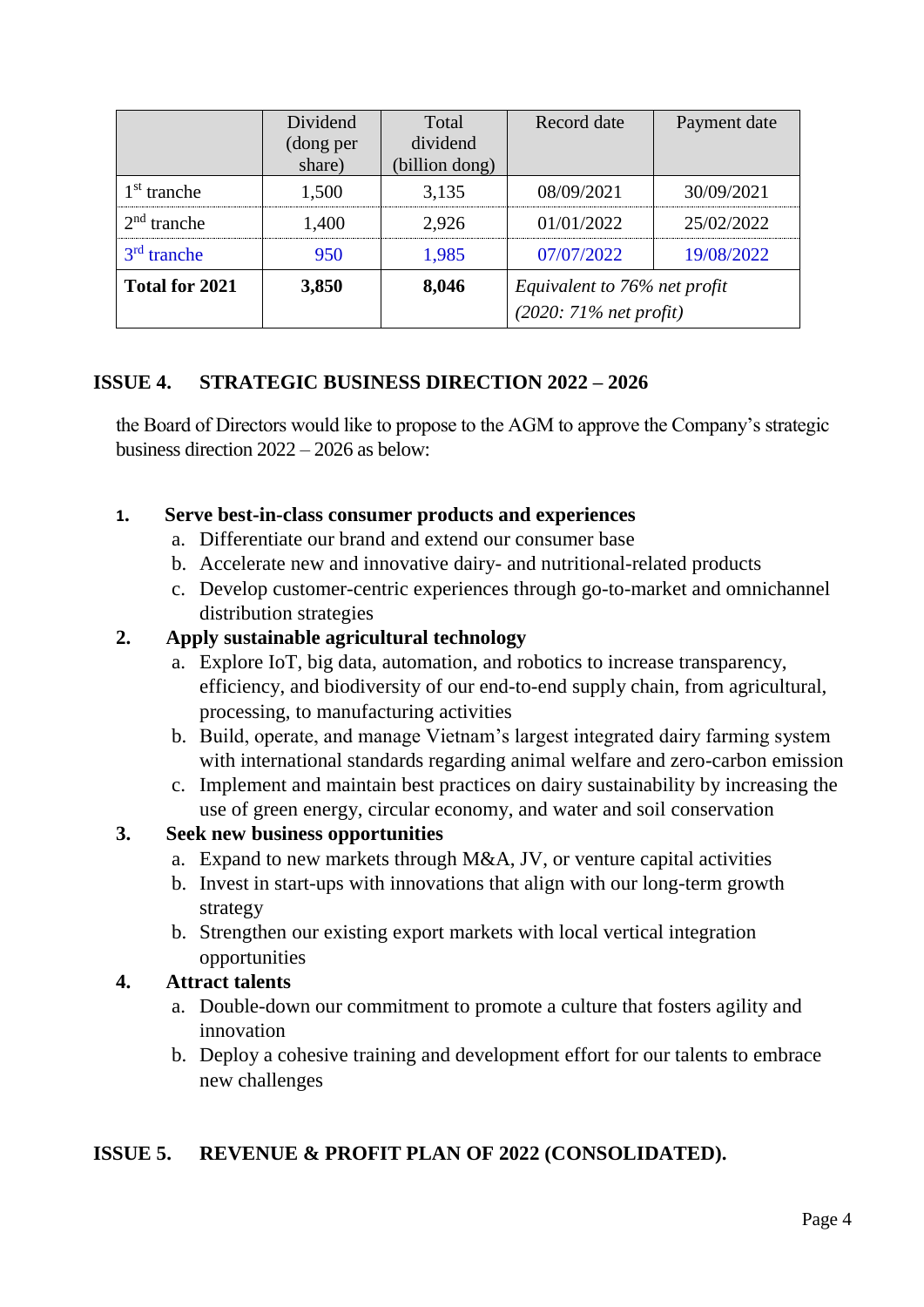The Board would like to propose the revenue – profit plan for 2022 (consolidated) according to VAS for the AGM's approval as follows:

| <b>Consolidated plan</b>                                 | <b>Plan 2022</b> | <b>Actual</b><br>2021 | vs Actual 2021      |          |
|----------------------------------------------------------|------------------|-----------------------|---------------------|----------|
| (billion dong)                                           |                  |                       | <b>Billion</b> dong | Growth % |
| Total revenues                                           | 64,070           | 61,012                | 3,058               | 105.0%   |
| Pre-tax profit                                           | 12,000           | 12,922                | (922)               | 92.9%    |
| After tax profit                                         | 9,770            | 10,633                | (863)               | 91.9%    |
| Attributable to<br>shareholders of the<br>parent company | 9,720            | 10,532                | (812)               | 92.3%    |

### **ISSUE 6. PLAN OF DIVIDEND FOR THE FINANCIAL YEAR OF 2022.**

The Board of Directors would like to propose to the AGM for approval the cash dividend policy for the financial year of 2022 is 3,850 dong per share*.* The total dividend is estimated at 8,046 billion dong (or the payout ratio is at 83% of net profit).

 $Of$  which:

1st interim dividend of 2022:

| • Dividend                 | $: 15\%$ (or 1,500 dong per share) |
|----------------------------|------------------------------------|
| $\blacksquare$ Record date | $: 07$ July 2022                   |

- Payment date : 19 August 2022
- Authorize to the Board of Directors to decide the 2nd interim dividend in compliance with the Company's dividend policy.

#### **ISSUE 7. SELECTING INDEPENDENT AUDITOR FOR THE YEAR 2022.**

The Board proposes to the AGM to grant authorities to the Board to select the independent auditor for Vinamilk in the fiscal year of 2022 from the list of Big 4 in Vietnam:

- KPMG (Vietnam) Limited
- PricewaterhouseCoopers (PwC) (Vietnam) Limited
- Ernst & Young (Vietnam) Limited
- Deloitte (Vietnam) Limited

#### **ISSUE 8. THE TOTAL DIRECTORS' FEES AND OTHER BENEFITS FOR 2022**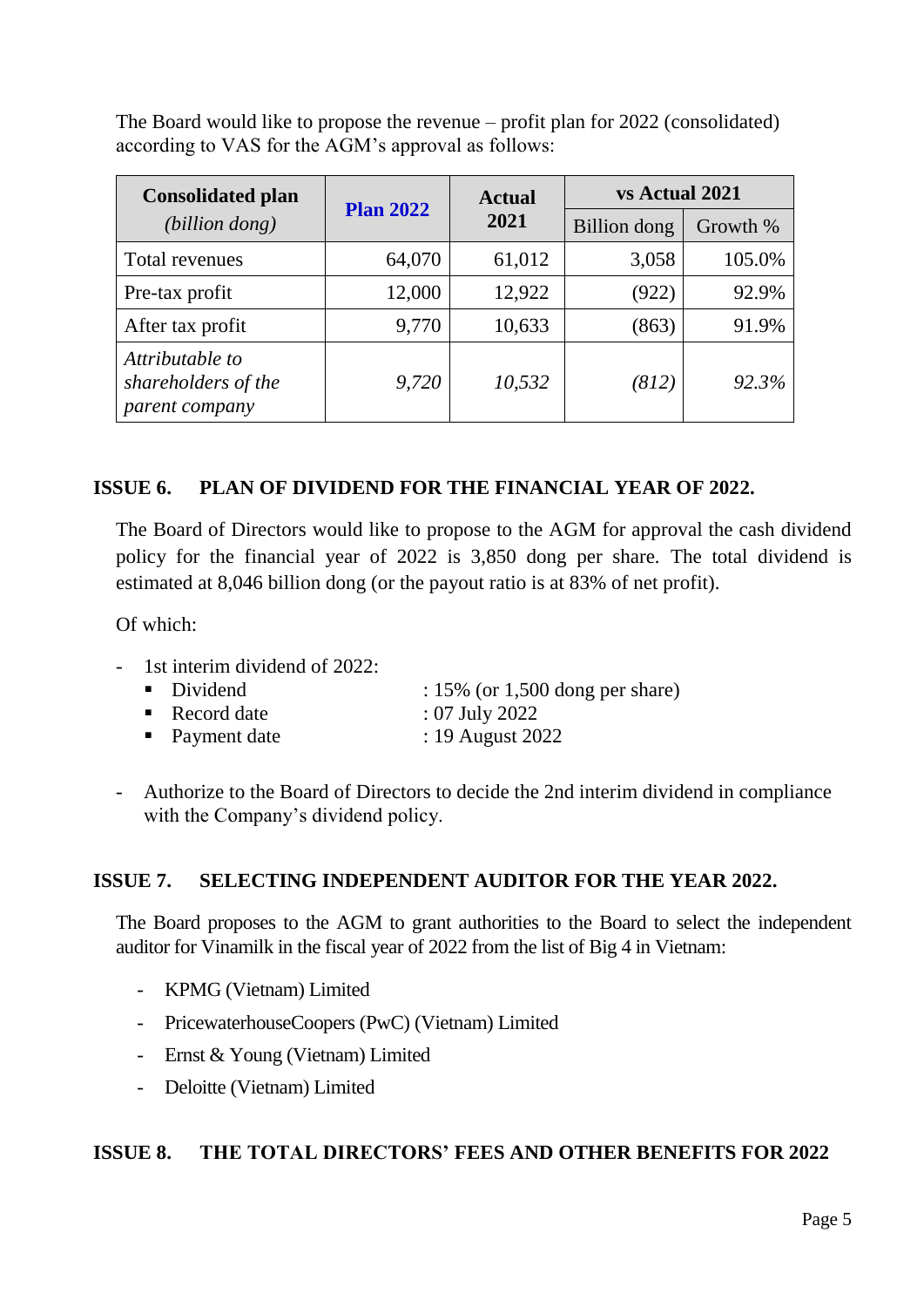The Board of Directors would like to propose to the AGM to approve a total Board's remuneration of 25 billion dong for 11 members in 2022 and other benefits such as Directors & Officers liability insurance, health insurance, medical check according to the general policy of the Company; total remuneration and other benefits remain the same as in 2018, 2019, 2020 and 2021.

The remuneration will be calculated and paid in proportion to the actual number of the **Directors** 

### **ISSUE 9. AMENDING THE COMPANY'S BUSINESS ACTIVITIES**

The Board of Directors would like to propose to the AGM to approve the amendment of Company's business activities and approve the amended list of business activities as presented in details in the attached document.

The AGM authorizes the Chief Executive Officer to implement or direct the implementation of procedures as required by laws and/or in accordance with the instruction of the competent State authorities to register the amendment and supplementation of the Company's business lines

### **ISSUE 10. AMENDING THE COMPANY'S CHARTER**

The Board of Directors would like to propose to the AGM:

- To approve the amendment of the Charter as presented in details in the attached document; and
- To approve the amended Charter (being updated with the amended and supplemented contents) to replace the Charter that was approved by the AGM on 26 April 2021.

# **ISSUE 11. AMENDING THE INTERNAL REGULATIONS ON CORPORATE GOVERNANCE**

The Board of Directors would like to propose to the AGM:

- To approve the Internal corporate governance regulations as presented in details in the attached document; and
- To approve the new Internal corporate governance regulations (being updated with the amended contents) to replace the Internal corporate governance regulations that was approved by the AGM on 26 April 2021.

# **ISSUE 12. ELECTING THE DIRECTORS FOR THE OFFICE TERM OF 2022 - 2026**